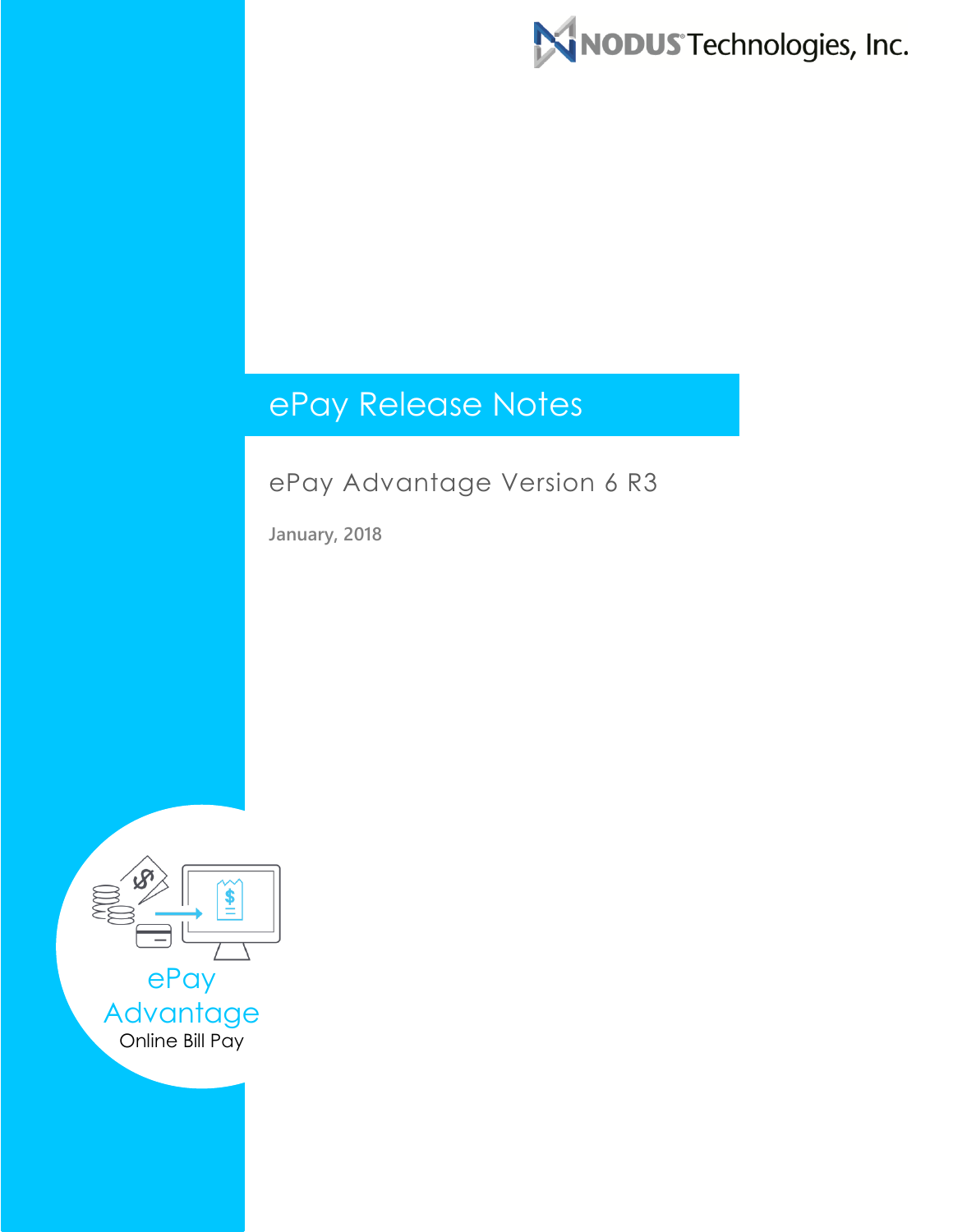# **Contents**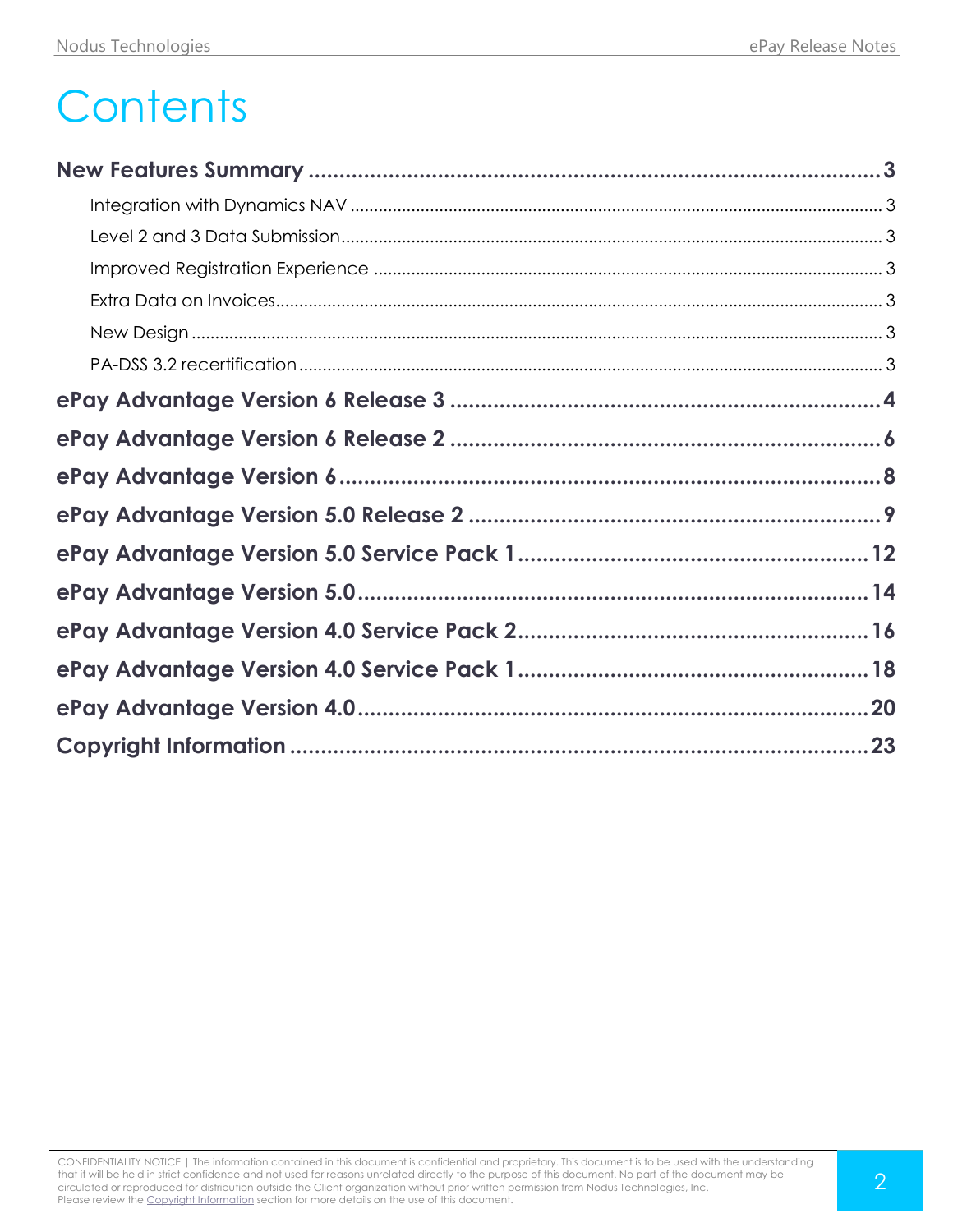# <span id="page-2-0"></span>New Features Summary

# <span id="page-2-1"></span>Integration with Dynamics NAV

A new integration utility has been made to allow ePay Advantage to integrate with Dynamics NAV.

# <span id="page-2-2"></span>Level 2 and 3 Data Submission

To help merchants reduce their processing rates, ePay now has the option to send level 2 and 3 data to the payment gateway.

# <span id="page-2-3"></span>Improved Registration Experience

The customer registration experience has been improved to allow customers to register faster. New ways to register have also been added to the invoice notifications and past due reminder e-mails.

# <span id="page-2-4"></span>Extra Data on Invoices

Invoices now support unlimited user defined values for both the invoice and the invoice line items to support complex invoice displays.

# <span id="page-2-5"></span>New Design

Many ePay pages have been completely redesigned with a new look and feel that will improve the user experience regardless of the device they are using.

# <span id="page-2-6"></span>PA-DSS 3.2 recertification

EPay Advantage has been recertified for the Payment Application – Data Security Standard (PA-DSS) version 3.2. This recertification includes security enhancements and support for TLS 1.2. As PCI has declared older encryption protocols insecure and it is highly recommended migrate systems in contact with sensitive data to utilize TLS 1.2. The following document contains more information from PCI about the migration process.

[https://www.pcisecuritystandards.org/documents/Migrating\\_from\\_SSL\\_Early\\_TLS\\_Information%20Suppl](https://www.pcisecuritystandards.org/documents/Migrating_from_SSL_Early_TLS_Information%20Supplement_v1.pdf) ement v1.pdf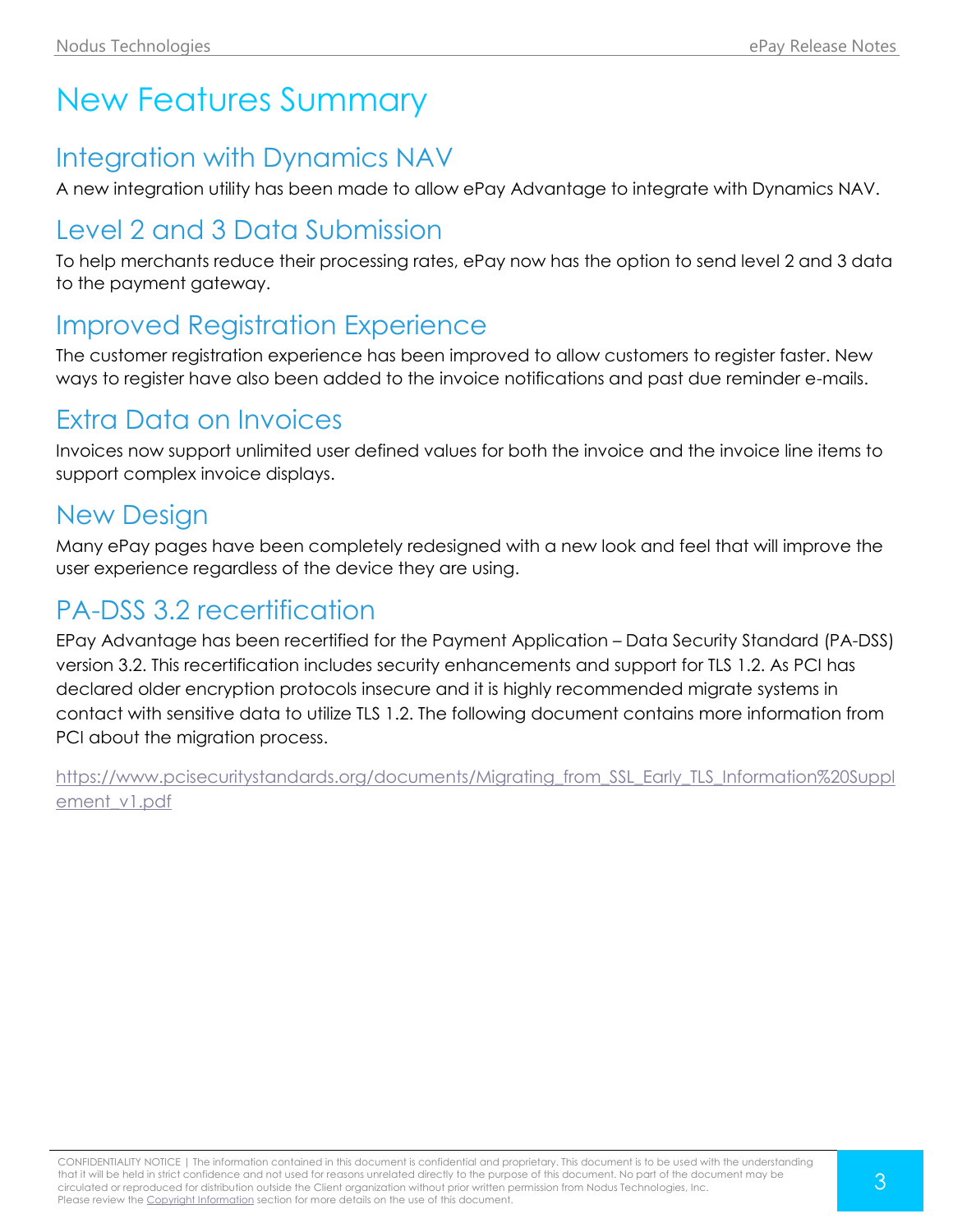# <span id="page-3-0"></span>ePay Advantage Version 6 Release 3

#### **Support for Level 2 and 3 data submission for transaction processing**

- New administrative settings have been added to submit additional transaction data while processing transactions. The following options are available
	- o Level 2 Simple: Only level 2 data will be sent during processing
	- o Level 2/3 Summary: Each invoice will be summarized into a single line during processing
	- $\circ$  Level 2/3 Detailed: Full line item data from the invoice will be submitted during processing. If an invoice is not being paid in full, then the invoice will be summarized.

#### **Improved registration process**

- Customer Registration can now be initiated from the Past Due Invoice Reminder and the New Invoice Import e-mails. New sections have been added to these e-mail templates that will only display if the customer has not yet registered for ePay.
- Customers can directly access the page to request the activation e-mail from the login page rather than having to click through two pages as in the previous version.
- Various fields have been removed from Registration page such as the phone number.

# **Support for MasterCard 2-series BIN numbers**

 Credit cards in the new MasterCard 2-series BIN range (cards starting with the first six digits in the range of 222100-272099) are now identified as MasterCards

# **Support for user defined values for line items on the invoice template**

- Unlimited user defined values associated to line items can be included on the invoice template.
- The ExtensionData field has been included in the following ePay REST API calls
	- o Invoice POST
	- o Invoice GET
	- $\circ$  Invoicel ineltem POST
	- o InvoiceLineItem GET

# **Support Google ReCapcha Version 2**

 Version 2 of Google ReCaptcha is now supported to allow for a more secure and user friendly access method to ePay while protecting the site from automated access programs

# **Support user credentials for access to invoice PDF files**

 Username and Password credentials can now be provided so ePay can access Invoice PDF files for invoice download that may be saved in a secured network location.

# **Ability to hide the Selected Transactions table while selecting invoices to pay**

The "Selected Transactions" table can now be hidden from the "Make Payment" page

# **Ability to filter records by Status on the Payment History**

CONFIDENTIALITY NOTICE | The information contained in this document is confidential and proprietary. This document is to be used with the understanding that it will be held in strict confidence and not used for reasons unrelated directly to the purpose of this document. No part of the document may be circulated or reproduced for distribution outside the Client organization without prior written permission from Nodus Technologies, Inc. Please review the Copyright Information section for more details on the use of this document.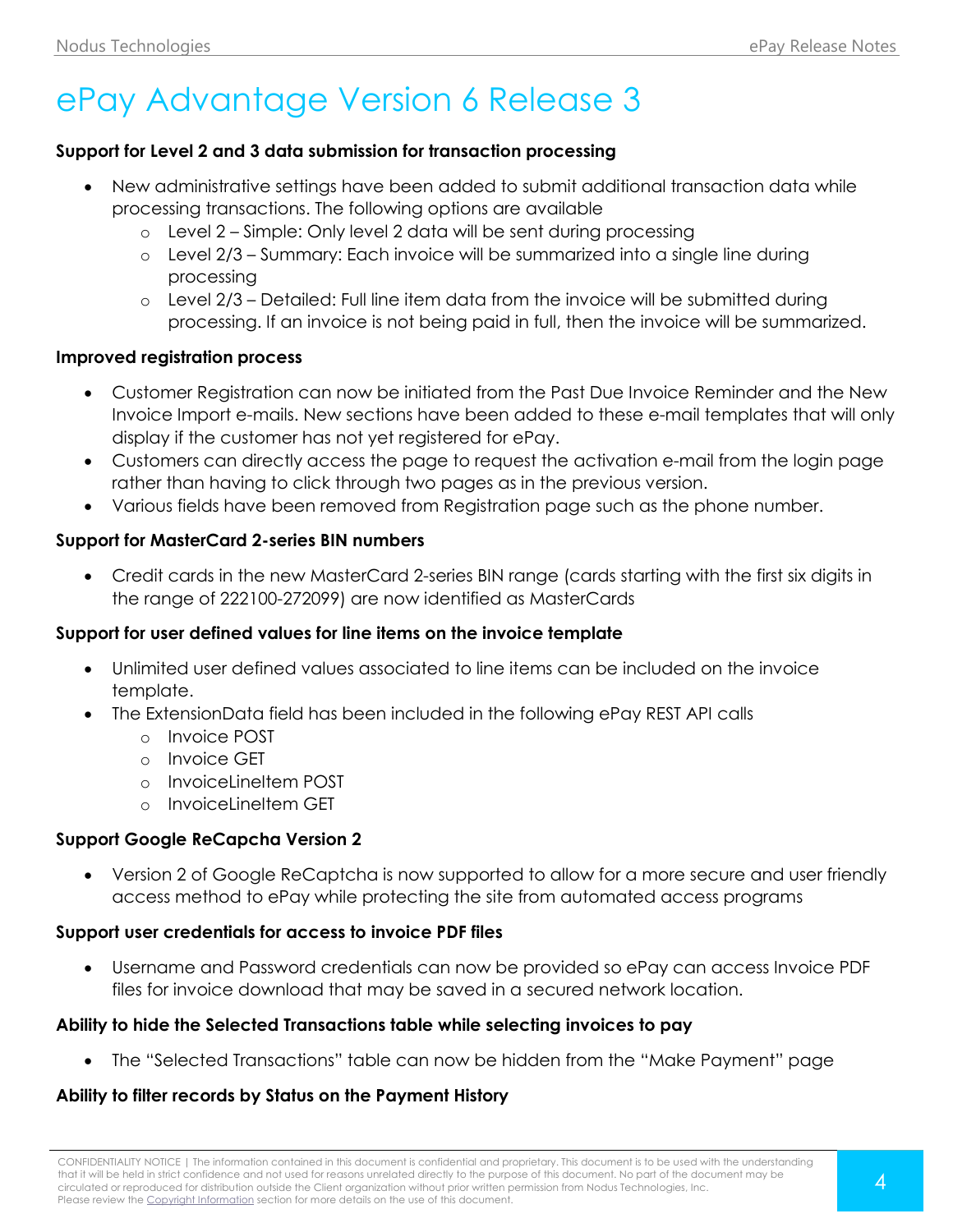- A status option has been added to the search criteria on the Payment History to filter the records by Scheduled, Processed, Voided and Failed payments
- The functionality of the previous Scheduled Payments page has been merged into the Payment History with this change and is no longer available

#### **New website URL variable**

 The website URL is available as a variable for e-mail templates to help with setting up the email templates faster. The value for this variable can be configured from the Site Settings

#### **Notification when the user is logged out of ePay due to inactivity**

 A notification has been added to inform the user when they are logged out of ePay due to inactivity.

#### **Additional User Interface changes**

 A new wallet entry form, payment receipt and other minor user interface changes have been made throughout the website

#### **Support for Microsoft Dynamics GP 2018**

The newest version of Microsoft Dynamics GP is now supported with ePay.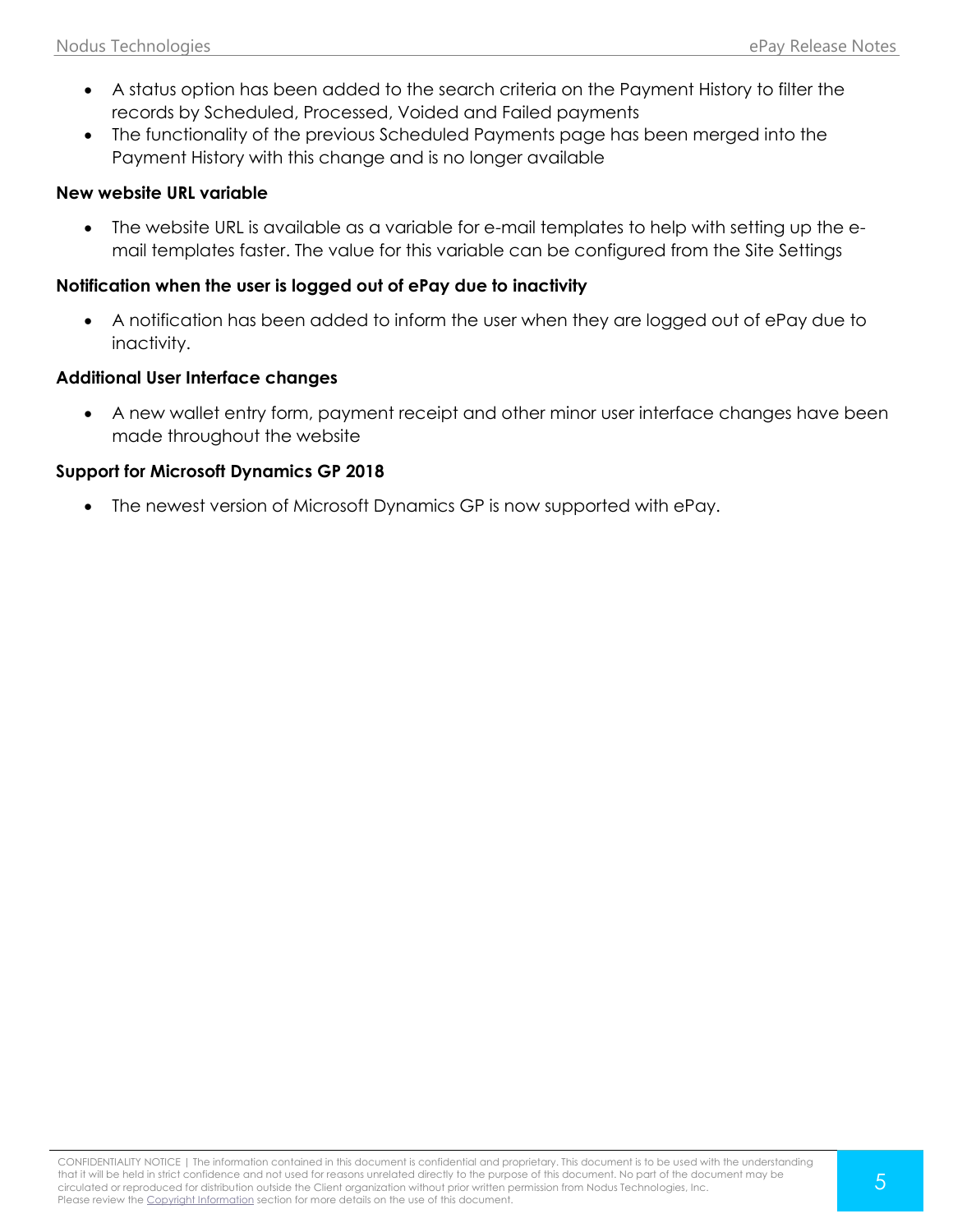# <span id="page-5-0"></span>ePay Advantage Version 6 Release 2

# *Change Details*

#### **New Responsive Design**

Many of ePay's pages have been completely redesigned to provide better support to users with different sized screens such as on a mobile device or a tablet.

The following pages utilize this new design:

- Login Page
- Registration
- Request Activation Code
- Forgot Username
- Forgot Password
- Make Payment (Previously named Outstanding Invoices)
- Payment History
- Invoice History (Previously named Paid Transactions)
- Review & Pay
- Payment Confirmation
- Wallet
- New AutoPay Contract
- View AutoPay Contracts
- Edit AutoPay Contract

#### **Allow a PDF attachment of invoices to certain e-mail templates**

The New Invoice Import and Express Pay email templates now have an option to attach a pdf file of the invoice to the e-mail

#### **Additional CSR Permissions**

New permission options have been added to the CSR groups to allow CSR users from accessing certain pages or performing certain actions. The following permissions have been added:

- Add/Edit Wallet
- View Customer Account Information
- Access Customer Profile page
- Access Schedule Payments page
- Pay Outstanding Invoices
- Access Process Prepayment page
- Apply Credits
- View AutoPay contracts
- Add/Edit AutoPay Contracts
- View Recurring Invoice contracts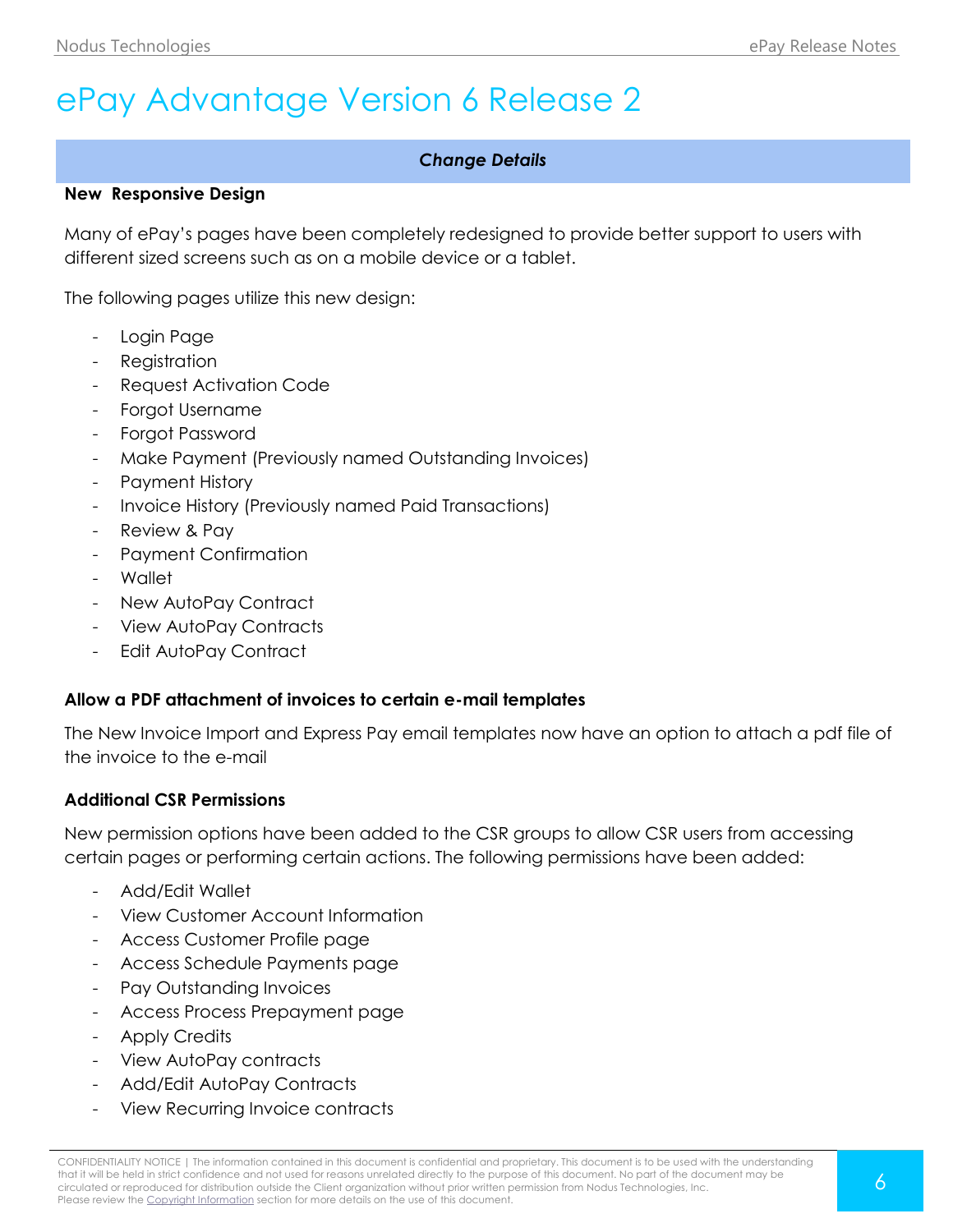- Add/Edit Recurring Invoice contracts
- View Installment contracts
- Add/Edit Installment contracts

#### **Redesigned Menu**

The ePay menu has been redesigned for quicker access to important pages such as Invoice and Payment History

# **Separate Batches by Payment Type**

The payment batches in ePay can now be separated by the payment method (Visa, MasterCard, eCheck, etc…)

# **Configurable cutoff time for payment batches**

A cutoff time can now be configured for payment batches to allow for the payment batches to be closer aligned with the transaction settlement time. Payments processed after the cutoff time will be put into the batch with the following day's transactions.

# **Forgot Password Changes**

The business phone number is no longer required for a user to request a forgotten password.

#### **Process Enhancements for improved user experience**

Processes have been enhanced to

- Applying credits is now done in a separate process without requiring an active connection to the back office ERP
- E-mails are sent in a separate process from the user's payment to allow for the user to pay faster
- Data is being managed in a more efficient manner to allow for better performance on the website.

# **API Changes**

- UnsumbittedDocument GET API has been added to allow for retrieval of different document types in the future
- Payment GET API has been redesigned to simply return the payment details
- The previous version of the Payment GET API is still available as PaymentV1

# **No longer supported features**

The following features are no longer supported in this release

- eSOP Advantage
- PayLink integration from CCA Tokenization
- Mobile ePay

# **Support for GP 2016 R2, Microsoft SQL Server 2016 and Windows Server 2016**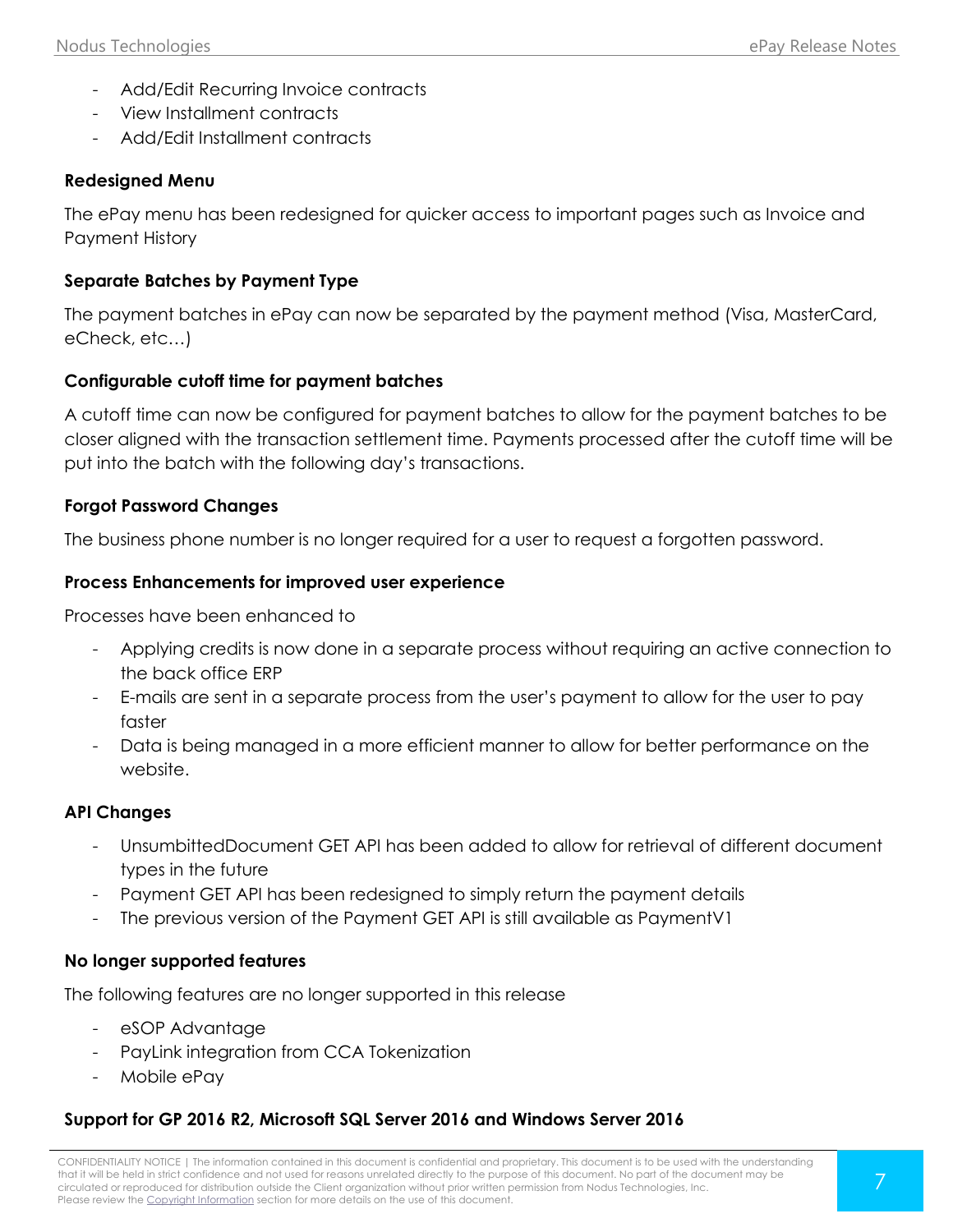# <span id="page-7-0"></span>ePay Advantage Version 6

# **Change Details**

#### **Security Enhancements**

New security enhancements have been applied to ePay to address the PA-DSS 3.2 requirements. EPay Advantage has been recertified as a PA-DSS application

# **Support for only the TLS 1.2 encryption protocol**

Based on the PA-DSS requirement, weaker encryption protocols of SSL, TLS 1.0 and TLS 1.1 are no longer supported by ePay. ePay must be installed on a server that supports TLS 1.2.

In relation to this, Windows Server 2008 is no longer a supported operating system for ePay. Windows Server 2008 R2 is still supported if TLS 1.2 is enabled.

**Support for Dynamics GP 2016**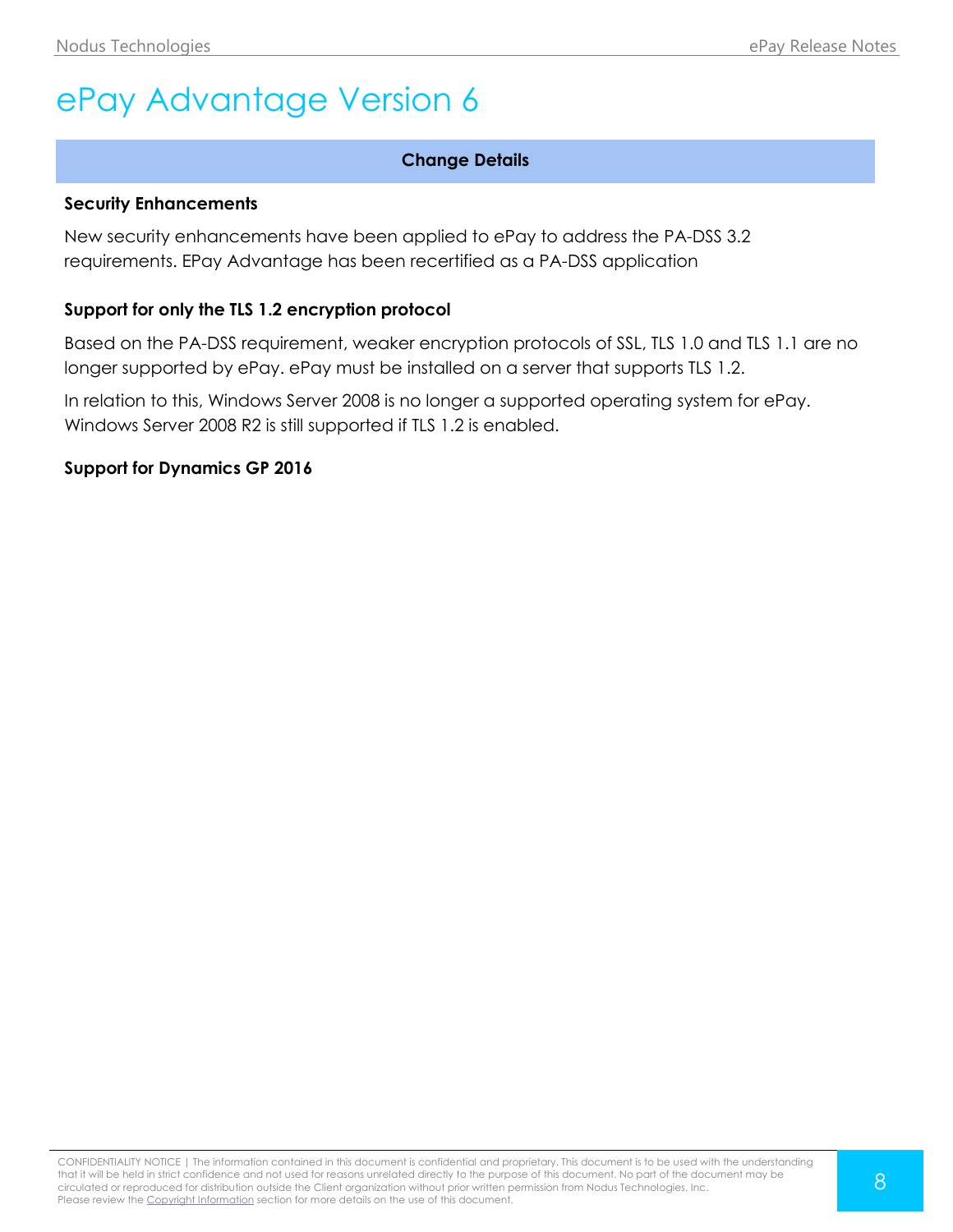# <span id="page-8-0"></span>ePay Advantage Version 5.0 Release 2

# **Change Details**

#### **Multicurrency Settings Page**

Allow the administrator to configure acceptance for payments by credit card or eCheck in additional currencies. Additional configuration options for integration of the payment into the back office ERP are also available.

# This page is only available with Encryption and PayFabric versions of ePay.

# **Currency Filter**

Filter the records displayed on ePay's pages by the currency of the associated documents. Available for the Outstanding Invoices, Paid Transactions and Payment History pages.

#### **Multicurrency for Prepayment**

Prepayments can now be configured to use additional configured currencies

#### **Multicurrency for AutoPay**

AutoPay contracts can now be configured to use additional configured currencies

#### **Multicurrency Invoice Application**

Payments in additional currencies can now be automatically applied to invoices in the back office ERP. (Only available for GP2013 and above)

# **Customizable Invoice Details Template**

The Invoice details page can now be customized from the ePay administrative portal using the new advanced editor. Multiple templates can be saved with this new feature.

# **Assign Invoice Templates to Different Invoice Types**

Each invoice type can be assigned to a different invoice template from the ePay administrative portal.

# **Self Service for Customers who forget their Username**

Customers can request that their username be emailed to them from the ePay login page. CAPTCHA validation is also supported with this feature.

Credit Card Expiration Report and Notification e-mail are now available for ePay with the PayFabric option enabled

# **Terms and Conditions Agreement**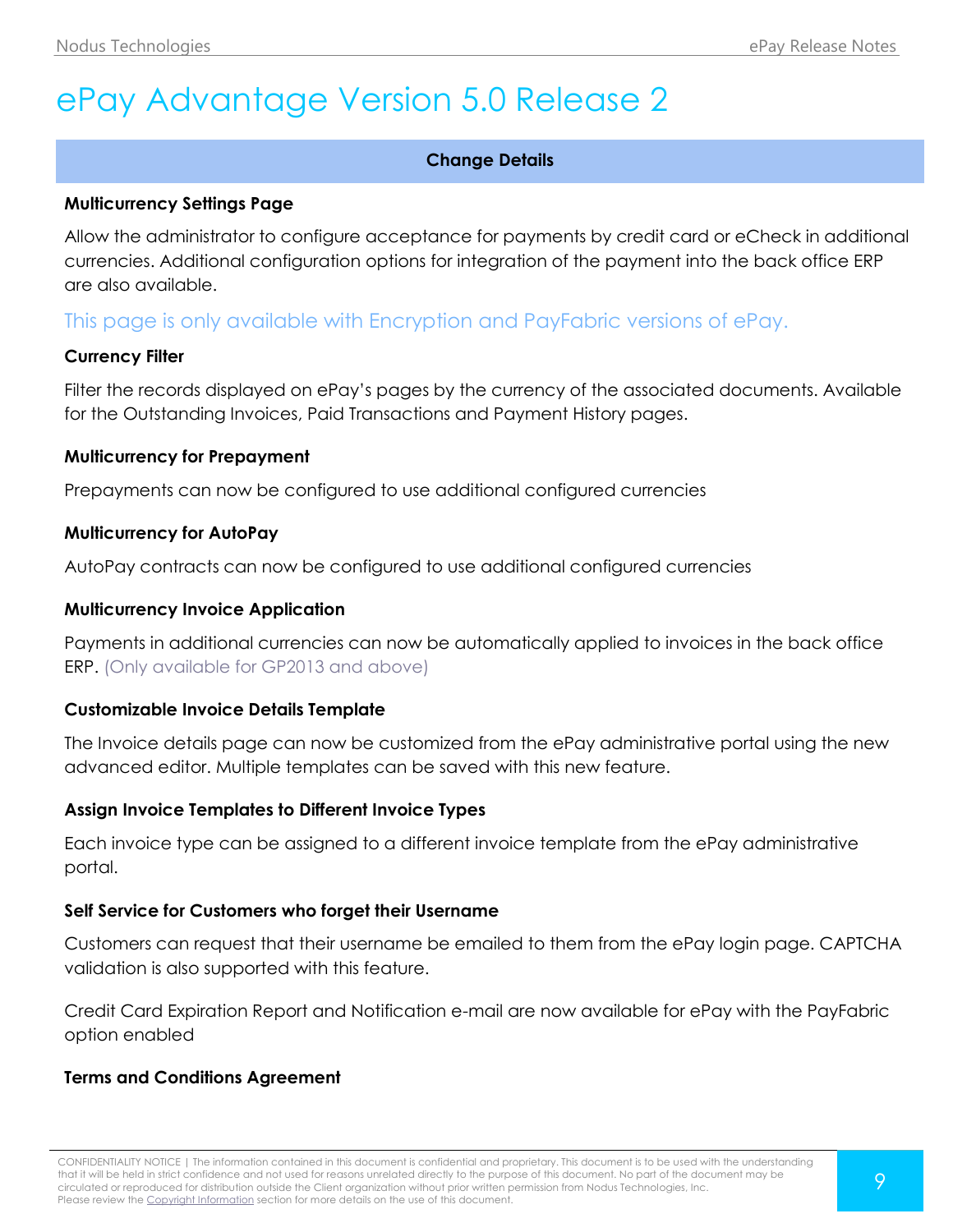The Administrator user can now setup a detailed Terms and Conditions agreement. Different agreements can be configured and enabled for Online Bill Payment, Express Payments, Saving Credit Card information and AutoPay contracts.

# **Terms and Conditions Log**

When the Customer user accepts the Terms and Conditions Agreement, the acceptance will be kept in a detailed log which will track the user and time the agreement was accepted.

# **Test Mode for emails**

This option allows ePay to only send e-mails within a specified domain. This feature is ideal for users who import their ePay system into a test environment and do not want to risk emails being sent to customers from the test system.

# **Web Based ePay Scheduler**

A new Web Based Scheduling system has been developed for ePay to use rather than the previous Nodus Scheduler. This will simplify the deployment and the maintenance for the ePay site. Scheduled jobs can be individually enabled and disabled directly from the administrative portal.

# **Security Enhancement for Single Sign-On**

A new token based security enhancement is available for the ePay Single Sign-On process.

# **Update Wallet Entries from the Credit Card Expiration Report**

CSR Users with access to the Credit Card Expiration Report can update the expiration date and billing address information directly from the report.

# **Additional Processing Fee for Online Bill Pay**

An additional fee can be added to payments made by users when logged into the ePay portal. This fee can be based on a fixed amount or a percentage. Many configuration options are available for this feature such as a charging a fixed amount or percentage of the cost, applying the fee to credit card or ACH transactions, and naming the fee as desired.

# **Additional Processing Fee for AutoPay**

The entire additional fee feature has been implemented separately for the AutoPay module so a separate fee amount, name and message can be configured for automatic payments.

# **Subsidiary Account Management Enhancement**

Many enhancements have been added to the ePay portal for parent accounts to make a payment for subsidiary (child) accounts. The parent can now make a single combined payment across subsidiary accounts. An account filter has been added to allow the parent account to limit their view to certain subsidiary accounts for various pages across the site.

# **AutoPay for Parent Accounts**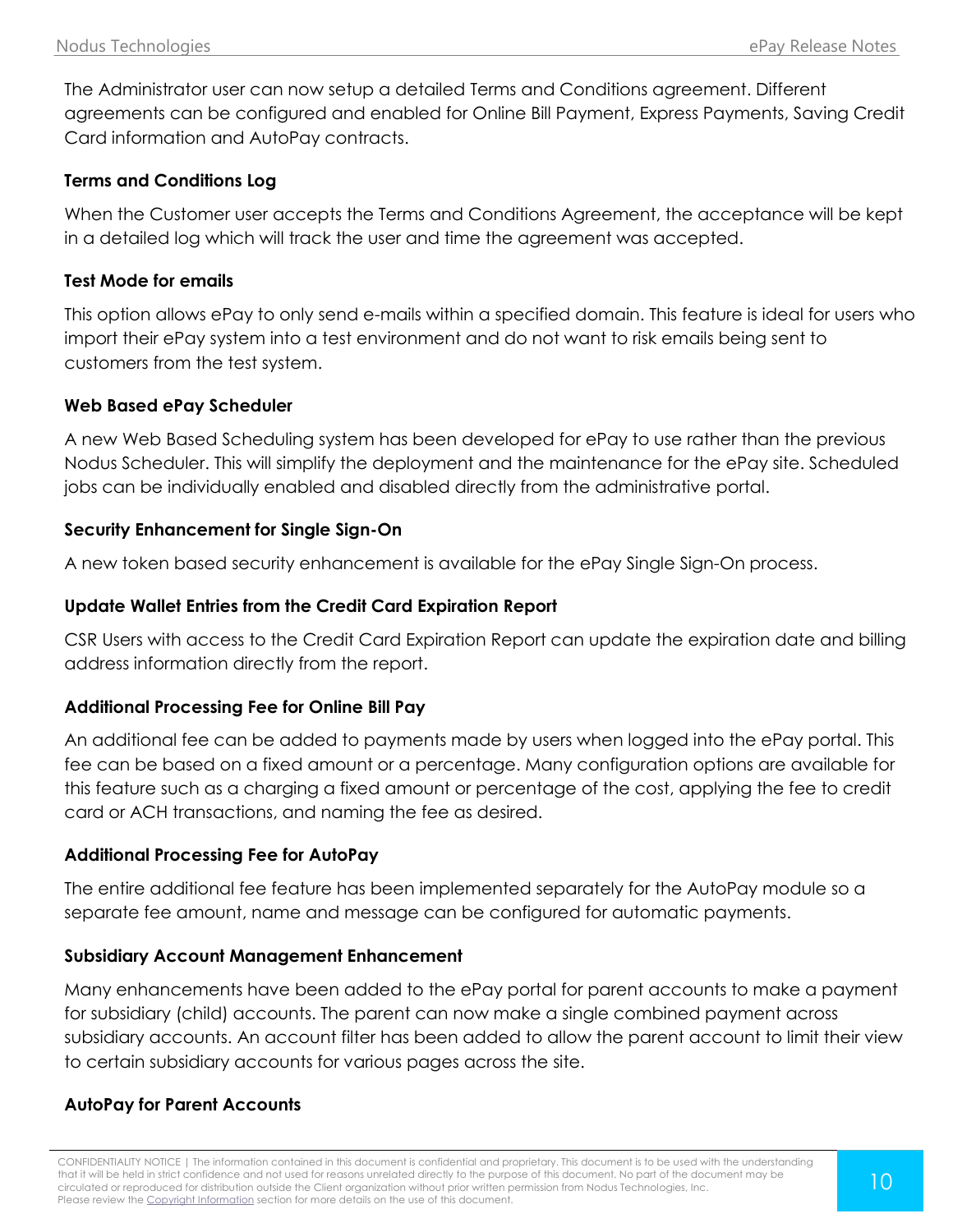AutoPay contracts can now be configured for parent accounts to pay for children accounts automatically. Options to pay for all the children accounts, or only a subset of children accounts are available.

# **New Variables for the Past Due Invoices Reminder**

The variables for the Net Account Balance and the Past Due Balance can now be added to the Past Due Invoices Reminder e-mail template.

# **Configurable option for automatic Customer Registration email**

The Customer Registration e-mail can now be configured to be automatically sent when a new customer is imported into ePay or only manually sent from the 'Register Customer' page

# **Invoice Template for Express Pay**

The Express Pay page has been adjusted to allow the user to view the customized Invoice Display.

# **RESTful API web services**

A RESTful API has been created to allow for applications to integrate with ePay. Many services have been added such as the ability to import invoice PDF documents to the ePay website.

# **Ability to accept customer email updates from the back office ERP after registration**

This option has been added to allow email updates from the back office to be reflected against a registered customer account in ePay. This configuration is ideal for implementations utilizing Single Sign-On integration where the customer email address is not managed on the ePay account.

# **Support For Dynamics GP2015 and GP 2015 R2**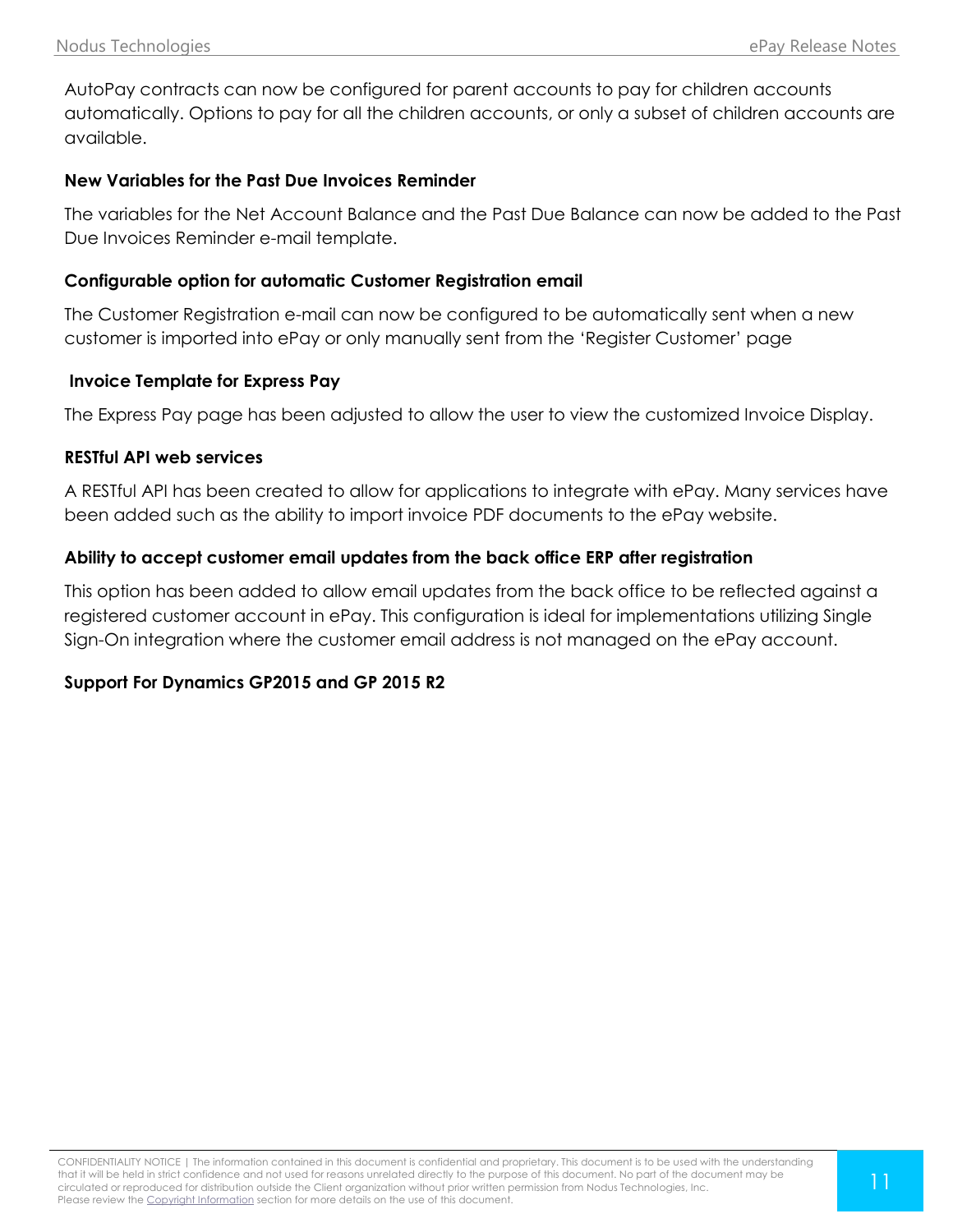# <span id="page-11-0"></span>ePay Advantage Version 5.0 Service Pack 1

# **Change Details**

#### **Support for .PDF file to be shown for invoice display**

The administrator can new configure the display of the invoice details for ePay users to view either the invoice display from ePay's data or from a .PDF file accessible from the web server.

# **Zip Code validation can now be enabled separately from Address verification for Credit Card transactions**

An option has been added to validate against the zip code when processing credit card transactions to reduce the chance of credit card fraud without requiring validation against the entire address.

# **Ability to view the line item details on a return document**

In the previous version, minimal detail was provided for the user when viewing a return document. On a return document, the line item detail is now also provided for the user to view.

#### **Password expiration can be disabled for customer users**

In ePay 5.0, the password expiration features would be applied to all user groups. This feature allows for the password expiration feature to apply to CSR and Admin users but not for customer users.

# **Allow landing page for Single Sign-on**

When utilizing single sign-on, a landing page can now be specified when passing the user into ePay from another application.

# **Allow for additional user names for Single Sign-on**

Single Sign-on now support multiple user names for additional accounts for the same customer user.

# **Allow the user to make a prepayment from the 'Outstanding Invoices' page without selecting any invoices**

In the previous version, the user had to make an individual prepayment from the 'Process Prepayment' page if they did not want to also pay an invoice. This can now be done directly from the 'Outstanding Invoices' page.

# **Additional Security Enhancements**

Additional security enhancements have been made across the product to keep ePay Advantage up-to-date with various security scanning software

# **Enhancements to the data sent to Avatax™ for the Recurring Invoicing Module**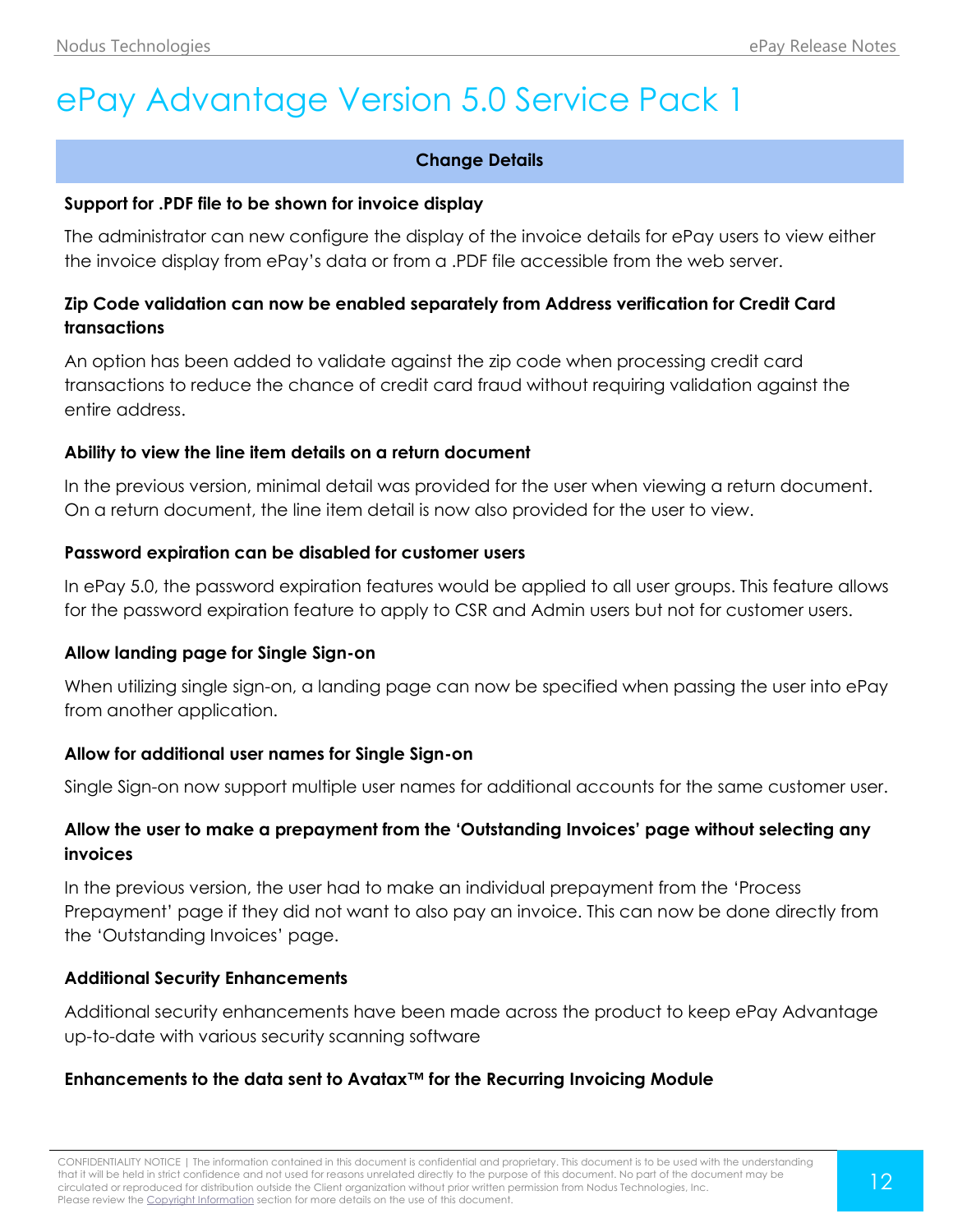The Customer Number and the Invoice Number are now sent to AvaTax™ so transactions can be easily identified on the Avatax™ portal.

# **Configurable Option to reduce the Payment Amount for scheduled overpayments**

With this option is enabled, if an overpayment on an invoice is detected for a scheduled payment, the payment amount will be reduced to match the current balance due on the invoice.

# **Support for Dynamics GP 2013 R2**

# **Support for SQL Server 2014**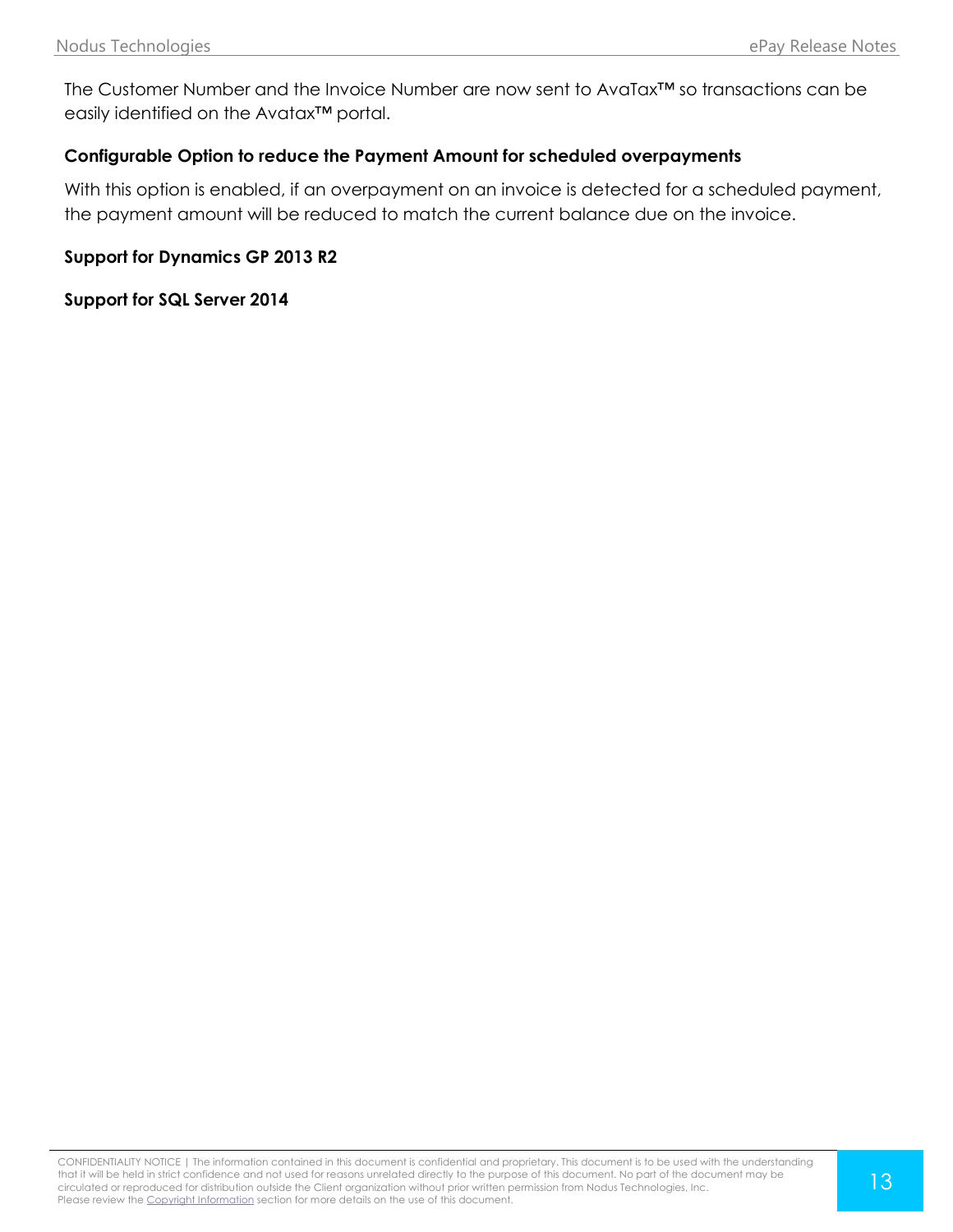# <span id="page-13-0"></span>ePay Advantage Version 5.0

# **Change Details**

# **New Feature to Integrate with Nodus PayFabric for electronic payment processing & data storage**

PayFabric is the Nodus' hosted, cloud-based processing engine. Bundled with PayFabric, ePay helps merchants achieve PCI Compliance more easily by collecting sensitive credit card information on a web form hosted by PayFabric and securely pass them along with transaction data securely to payment gateway server(s).

With PayFabric, the point of entry for credit cards, transaction processing, and data storage no longer belong to ePay site; therefore, it will reduce the complexity of PCI Compliance selfassessment process for merchants.

# **Add Credit Balance & Net Balance on Account Summary**

Add 'Total Available Credit' into Account Summary page so user can check the total available 'unapplied' credit amount for his/her account.

Add 'Net Balance' into Account Summary page to display the total net balance (Available Balance – Total Available Credit)

# **Account Policies Enhancements for PA-DSS**

- Enhanced Account Policy
	- o Password history & password aging
	- o Account Locks
	- o Digital signing for installation files
	- o Application Logs
- Enhanced algorithm for password storage
- Username and Password length & strength management

# **Ability to Remove Primary Wallet**

ePay user was not able to remove/delete primary wallet entry. In ePay 5.0, Nodus adds ability for administrative user to allow or disable ePay user to remove primary wallet entry.

# **Add a new option 'Require Outstanding Invoice' under AutoPay Settings**

This new option controls whether or not to process 'fixed balance' payment. If the option is enabled, fixed balance payment will not be processed if there are no outstanding invoices available on the account.

# **Remove the requirement of Primary Email to receive activation email**

Add an administrative setting under Customer Options 'Require E-mail for Requesting Activation code' so the customer can enable/disable the primary e-mail requirement.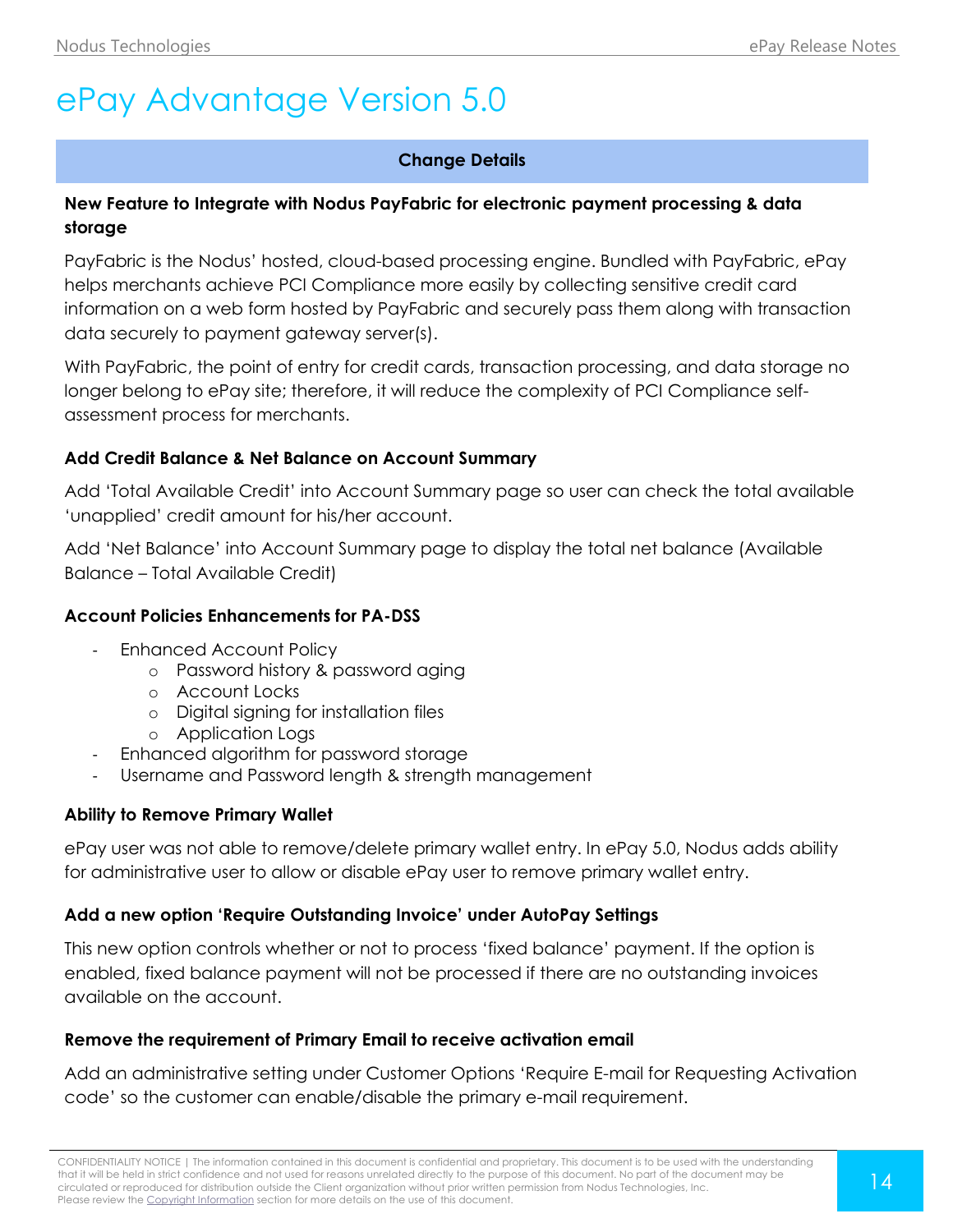# **Ability to request & resend activation email (with activation link)**

Customer can request for activation link & email to be resend to them if the original email was lost. Nodus also adds the ability for CSR/Admin user to resend customer's activation email from Admin Portal > Register Customer.

#### **Ability to support assigned Customer Trade Discount from GP with Recurring Invoice module**

ePay will consider assigned trade discount against customer record from GP to calculate for trade discount amount for customer against Recurring invoice module.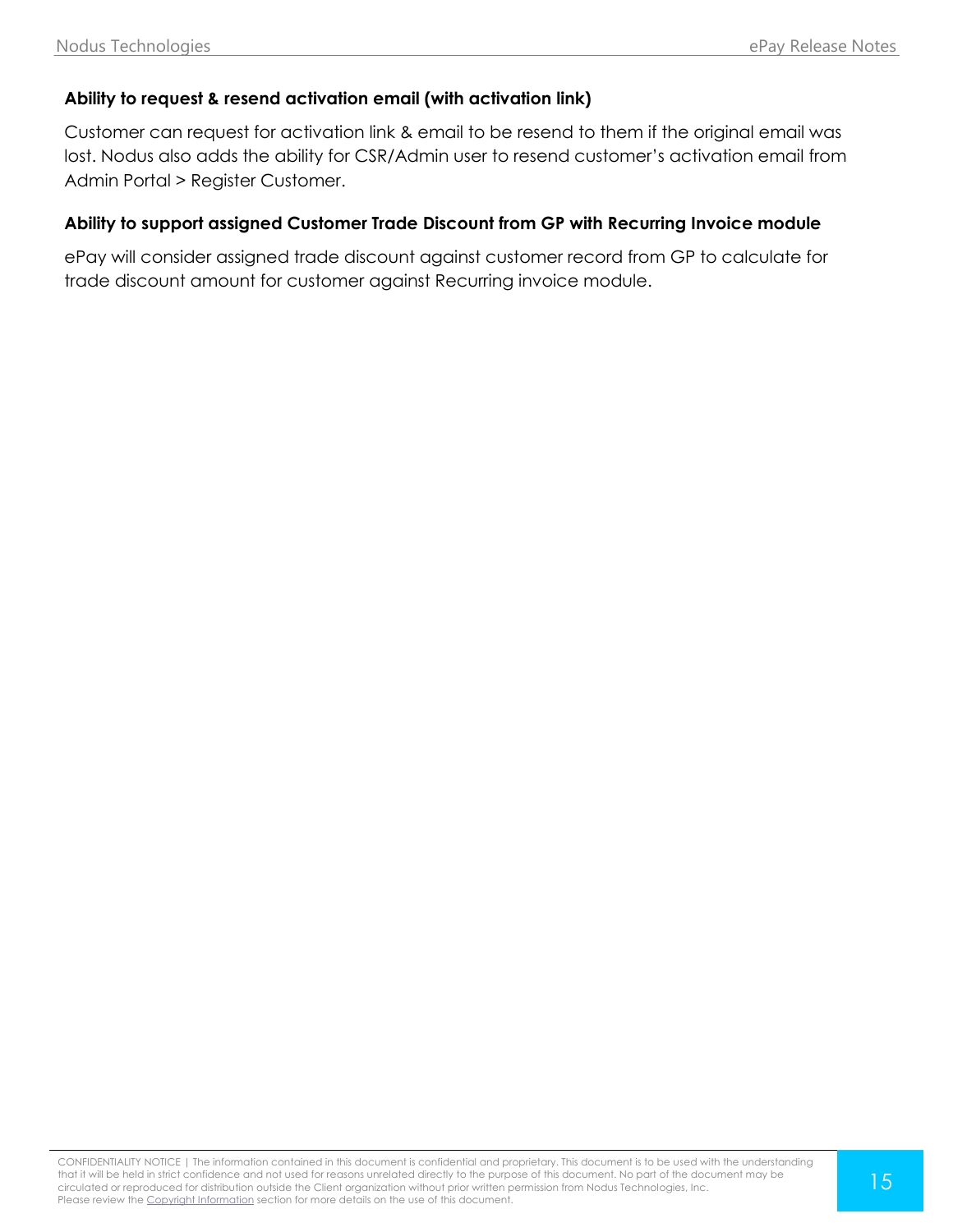# <span id="page-15-0"></span>ePay Advantage Version 4.0 Service Pack 2

# **Change Details**

# **New Feature to Provide PayPal Hosted Page Support**

Bundled with Tokenization version, ePay helps merchants achieve PCI Compliance more easily by collecting sensitive credit card information on a web form hosted by PayPal and securely pass them along with transaction data securely to PayPal server.

With Hosted Page, the point of entry for credit cards no longer belongs to the ePay site; therefore, it will reduce the complexity of PCI Compliance self-assessment process for merchants.

# **New Feature to Provide Credit Card Expiration Report and Email Notification**

Admin and Customer Support Rep (CSR) users will be able to access the expired card report for a list of expired and to-be-expired credit cards by a specified date range.

The expired card email notification can also be manually or automatically sent out to customer(s) to avoid last minute transaction decline.

# **A New Theme with Enhanced User Experience**

- Update Search Option to allow search transactions by Date Range or by Document Number
- Enhance Wallet Entry Selection with List View
- Added Optional Prepayment Capability into Outstanding Invoices list
- Ability to Display or Hide page columns
- Reword Menus and Text Labels
- Update All Email Templates with Sample Messages
- Removal of Account Summary Graphical Charts

# **Admin Portal Configuration Checklist Wizard**

Add a Configuration Checklist into Admin Portal to assist with setting up and configuring the ePay web portal.

# **New Feature to Support GP Term Discount**

Synchronized Customer's assigned Payment Term ID from GP Customer Maintenance so term discount is accounted for when payment is paid by a specified discount date. Feature can be enabled or disabled if needed.

# **New Feature to Email Paylink as Express Pay Option**

ePay is able to email a payment link that customers may click and make a one-time payment without having to login to ePay.

# **Security Enhancement**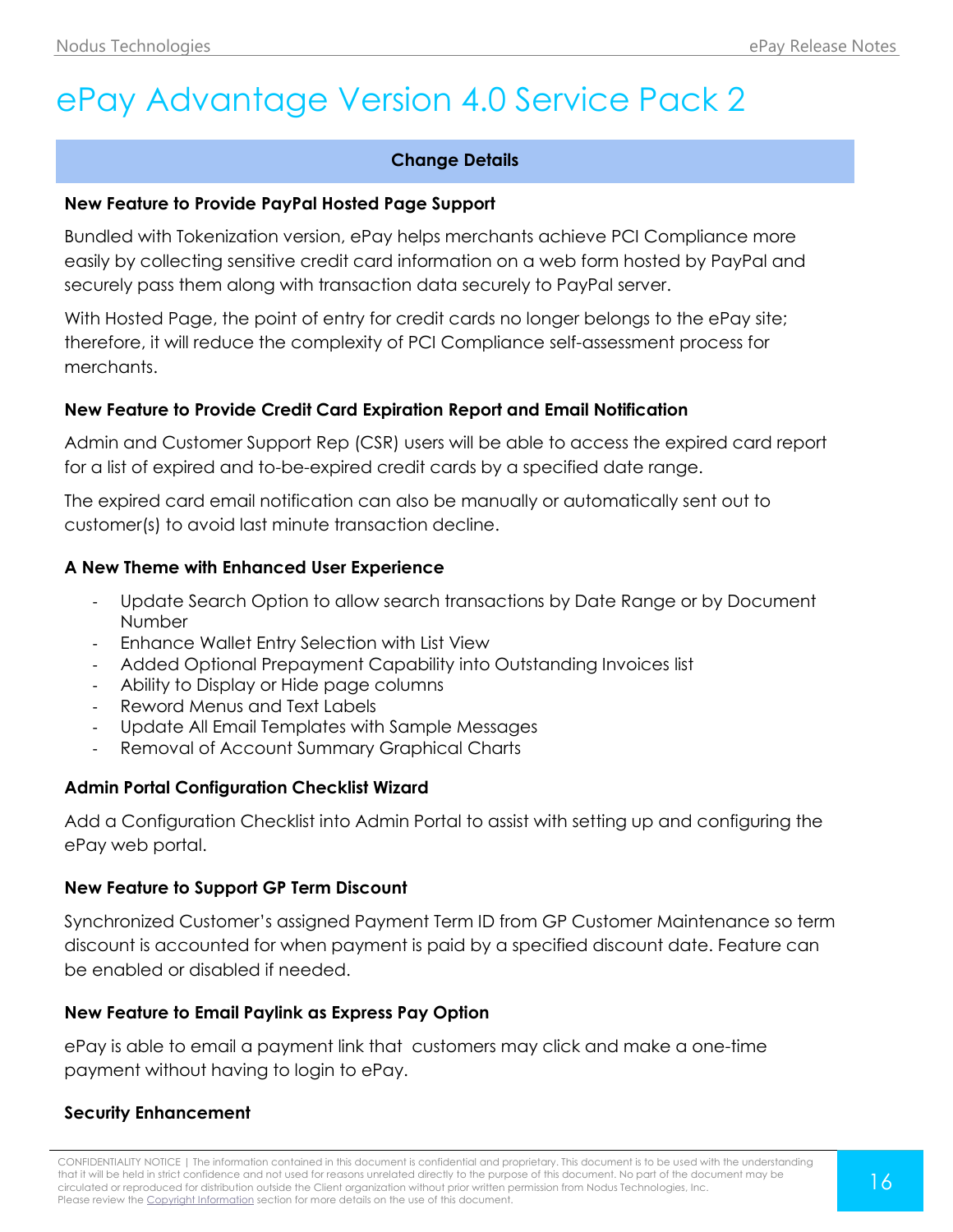- Improved Forgot Password & Password Retrieval Process
- Added additional level of security for Account Activation
- Ability to enforce security restriction for ePay's Username and Password

# **New Feature to Support eCheck Account Type**

Ability to define the account type for eCheck entry, whether 'Checking' or 'Savings'

# **Ability to Hide On-Hold Customers from Customer Lookup List**

CSR user may choose to hide GP's on-hold customer accounts from ePay's Customer Lookup List.

# **Enhancement of User Management via Admin Portal**

- Ability to update admin user's email address
- Ability to unlock a user login after maximum login attempts have been reached

# **Enhance Processed Payment Report**

- Add Scheduled tab to list any payment that is still scheduled to be processed
- Add Failed Attempt Count to list the number of attempts for reprocessing and the reason why it failed to process.

#### **Add Additional Variables into Email Templates**

[[[ShipToAddress]]]: Ship To Address [[[BillToContact]]]: Bill To Contact [[[PO#]]]: PO#

# **New Feature to Email Paylink Notification**

Allow CCA (Credit Card Advantage) user to send a payment link to end-customer so payment information can be entered via ePay's web page. Since credit card information doesn't have to be entered within Dynamics GP window, this will help simplify PCI requirements. (Available only on Tokenization version of ePay)

# **Add Total Balance Due on Account Summary**

Add 'Total Balance Due Amount' into Account Summary page so user can check the total outstanding amount for his/her account.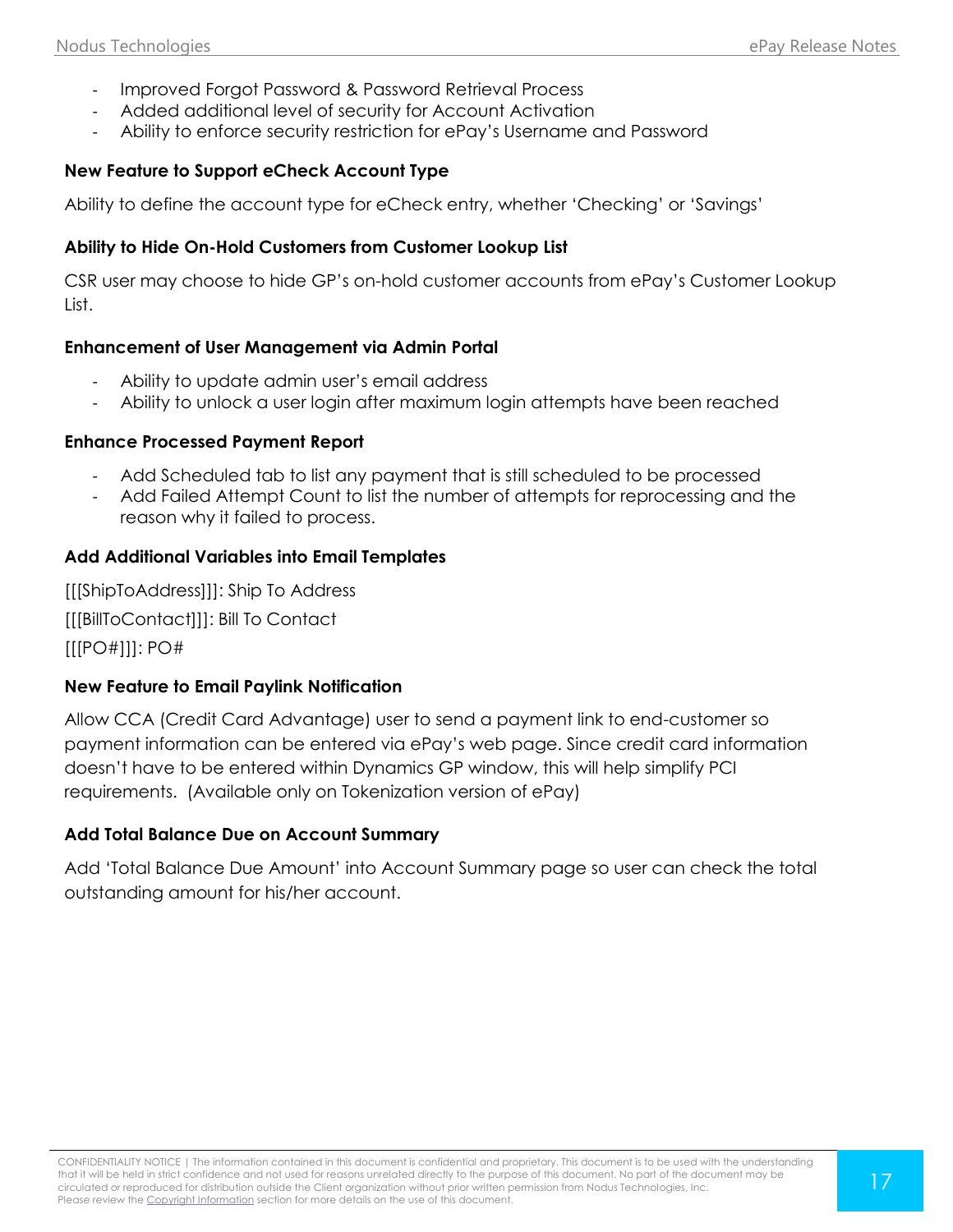# <span id="page-17-0"></span>ePay Advantage Version 4.0 Service Pack 1

# **Change Details**

#### **Mobile Support**

For this release, it comes with a standalone site dedicated for mobile devices. Currently, it is designed to recognize iPhone, Android mobile phones and has the ability to auto-redirect users to the mobile version of ePay site.

#### **AutoPay Contract Module has End Date**

AutoPay Contract user now can specify the 'End Date' for AutoPay Contract. The available options for End Date can be chosen among the following three:

- No End Date
- End After Certain Number of Occurrence(s).
- End by Date

# **Ability to Support Google Mail Server and non-standard exchange port.**

ePay is now able to support Google Mail Server and non-standard exchange ports (anything other than port 25).

#### **Ability to assign card name to eCheck type**

Customer with multiple eCheck card names in GP is now able to configure the preferred eCheck card name with the eCheck payment type on ePay.

# **Ability to support Tokenization with Paymentech/Orbital gateway**

ePay is able to support tokenization with Paymentech/Orbital gateway.

# **Ability to separate Recurring Invoicing & Recurring Payment modules**

Recurring Invoicing and Recurring Payment used to be bundled together to create ePay's Recurring Billing module. They're now separate into their own module.

#### **Improve Performance on ePay and eliminate memory consumption.**

ePay codes has been updated to eliminate memory consumption and streamline/improve performance.

# **Add Pagination into View Contracts**

Add paging to View Recurring Billing/Installment/AutoPay Contracts.

#### **Security Vulnerability Enhancement**

ePay codes have been enhanced to avoid any website security vulnerability issues.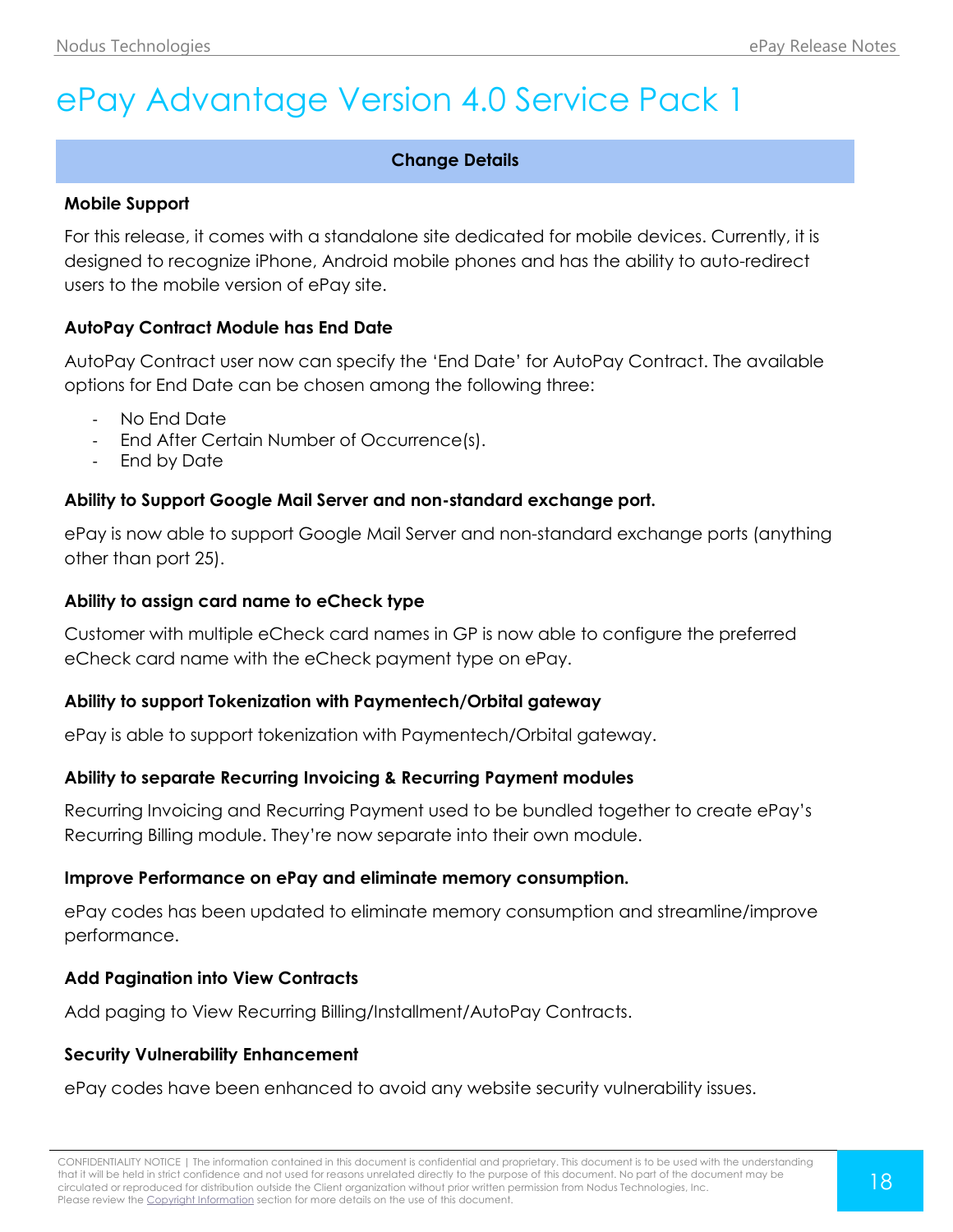# **Allow to Add Backordered Quantity on Invoice Document Type**

eSOP has been enhanced to allow backordered quantity on an Invoice Document Type.

#### **Ability to Configure Transact Advantage Connection String on ePay**

ePay has been enhanced to allow user to bypass the Connection Manager to configure gateway connection string directly on ePay portal in case it is needed.

#### **Add Customer ID into Email Templates**

ePay has been enhanced to include additional variables into the existing email templates. All existing variables have been revised to maintain consistency across all email templates.

# **Support eCheck Card Name Mapping**

Each ePay site can now has its own card name mapping for eCheck to match with Dynamics GP instead of using the default 'eCheck' value.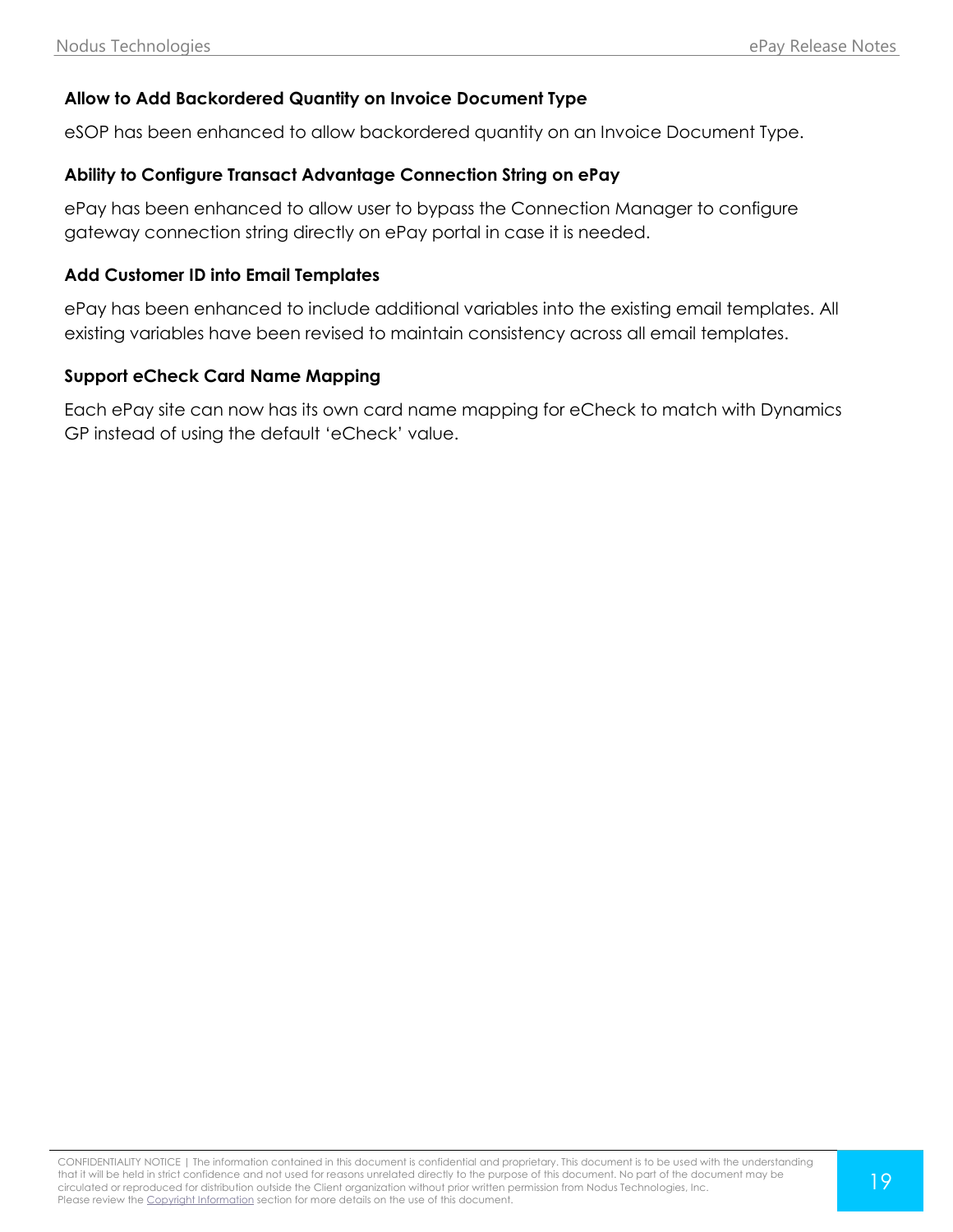# <span id="page-19-0"></span>ePay Advantage Version 4.0

#### **Issue Details**

**PA-DSS Compliance**: ePay Advantage has been PA-DSS (Payment Application Data Security Standard) audited and certified.

**Tokenization Support** (optional): Support Tokenization Technology to Allow Off-Premises Secure Storage of Sensitive Credit Card information to Facilitate PCI Compliance Effort.

**Additional Reports**: New reports have been added to assist in audit and reconciliation efforts. These reports include:

- Installment payments
- Installment contracts
- Recurring billing

**Past Due Reminders:** An automated e-mail reminder can be generated for past due invoices.

The site administrator can designate specific day of the week or date(s) of the month when the reminder is sent. The e-mail template used for the reminder e-mail is customizable.

**Spreadsheet export:** This feature helps the overall accounting reconciliation and audit process by allowing reports to be exported to Excel spreadsheets.

**Audit Trail Reports**: Audit logging and corresponding report created to track payment activities

#### **Administration Setting Changes**:

- Disable 'Allow Pay Later'
- CSR Default Landing page
- Customer Default Landing page
- Email template for failed document submission
- HTML view for payment details in document queue
- HTML view for Invoice details in document queue
- ePay version number in admin portal menu bar
- Upload Logo feature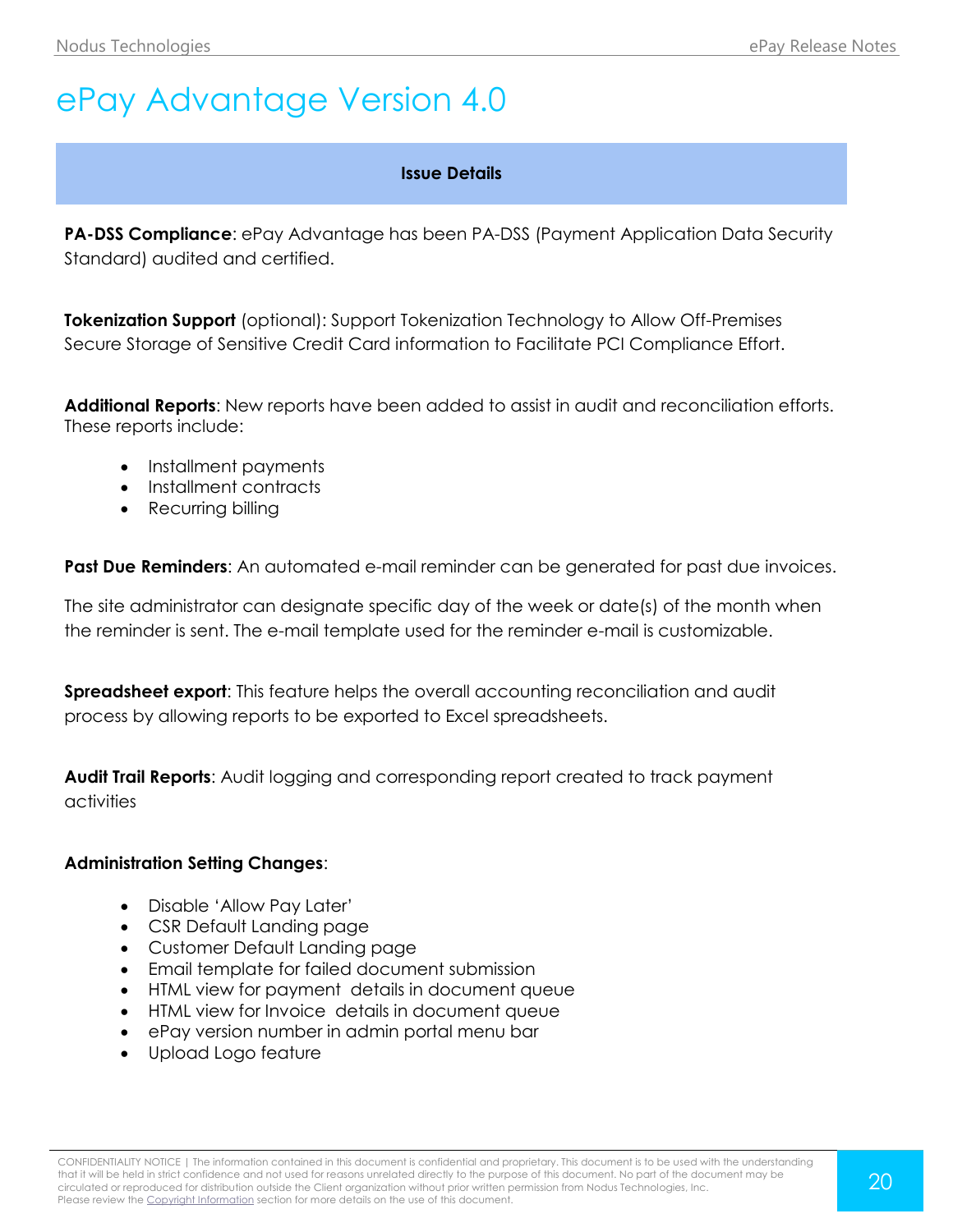**CAPTCHA Anti-Spam**: Enables verification of customers to block internet spam programs

**Recurring Billing Contract** – Add Start and End date for line items: Allows users to establish start and end dates for individual line item in a recurring billing contracts.

**Additional Customer Account Log-ins**: Each GP Account will be allowed multiple ePay Logins.

Also, account management page for main Account created to assist in managing log-in accounts.

# **Additional Administrative Permissions for CSRs**:

Scope of administrative permissions expanded for CSRs. Permissions can now be granted for specific administrative pages, such as the document queue.

#### **Recurring Billing module changes**:

- Allows new empty contract loaded when previously-created contract completed
- Allow negative quantity for non-inventory items
- Support on-hold customer status and ability to skip to next cycle for recurring billing

**ePay UI Changes**: Multiple changes made to how the Administrative section is organized, including sub-menus added to several sections

**eSOP Quantity Shortage Options**: Options added to the Quantity column for eSOP, including:

- Sell Balance
- Override Shortage
- Backorder
- Revise Quantity

**Apply Existing Credit**: A page has been created to help manage application of existing credit to customer's outstanding invoices.

# **Avalara Tax Integration** (optional):

Support integrated tax engine with Avalara.

Options for eSOP orders with out-of-stock status, back ordered quantity that are not submitting to GP as back ordered: eSOP orders with 0 quantity are not submitting to GP as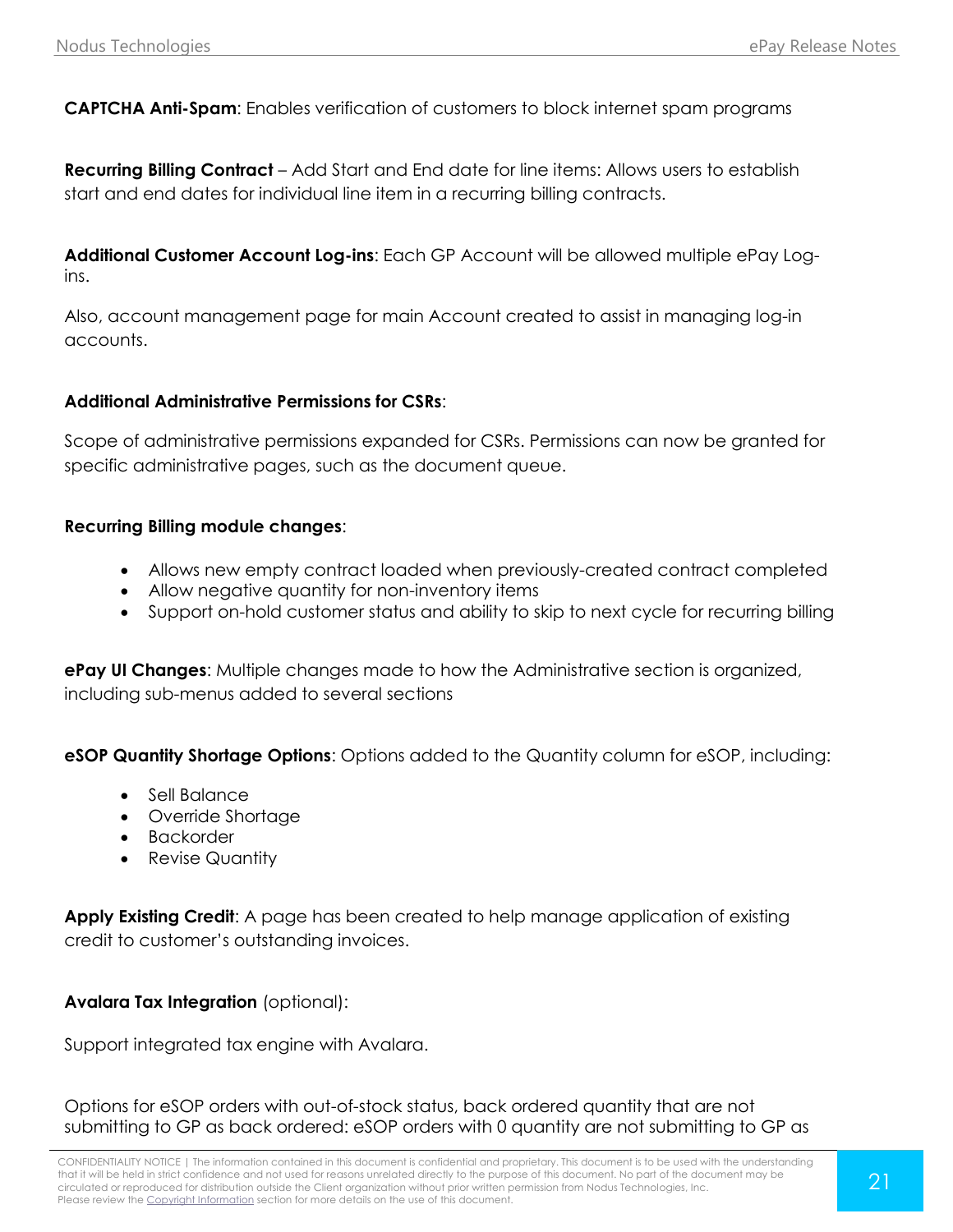back ordered items. They are getting submitted as fulfilled quantity. ePay Advantage has been enhanced to provide user with the following options to choose when the item is out-ofstock:

- Override Shortage
- Revise Quantity
- Back Order
- Sell Balance

If user selects 'Back Order', the item will be integrated into GP with backordered quantity.